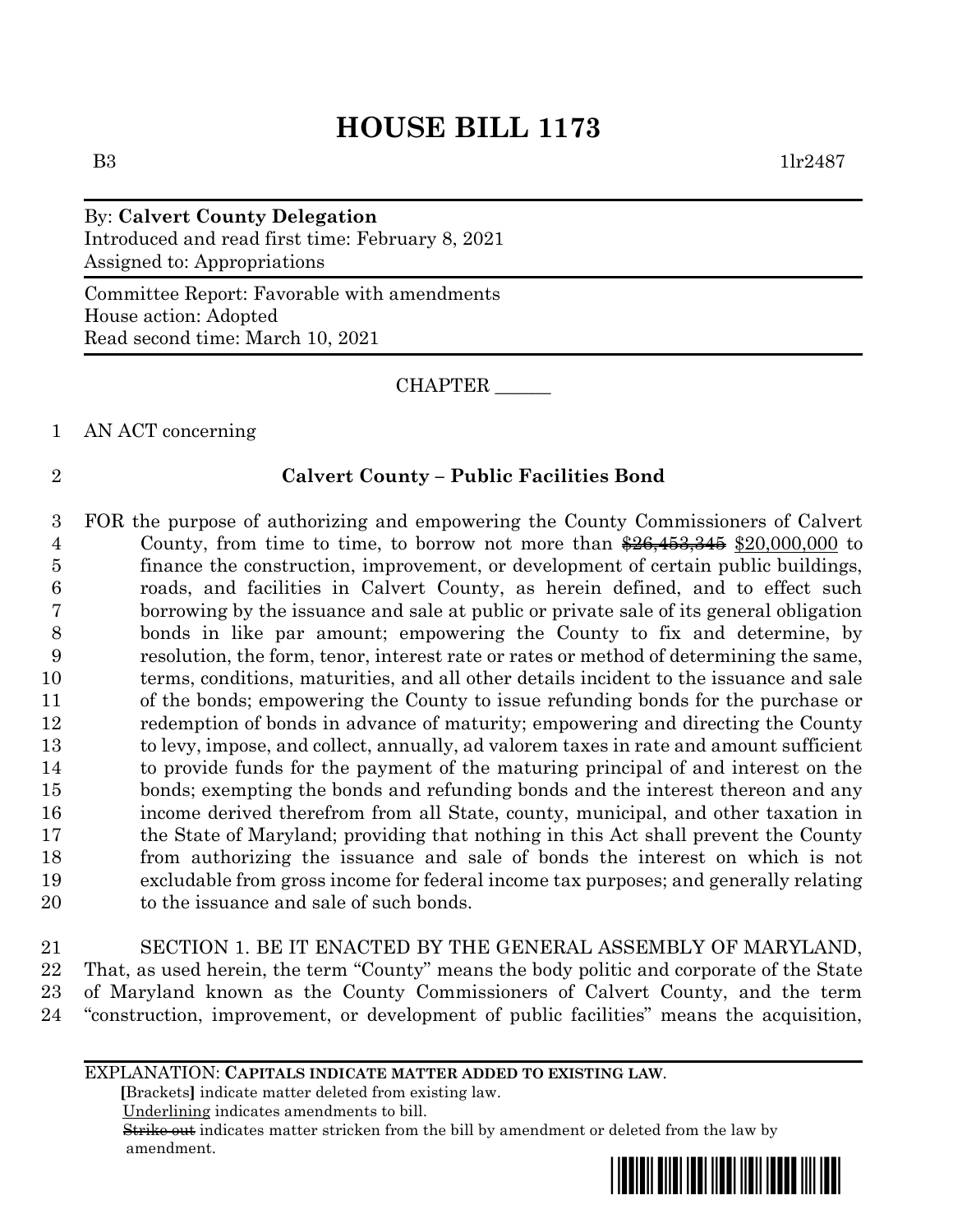#### **HOUSE BILL 1173**

 alteration, construction, reconstruction, enlargement, equipping, expansion, extension, improvement, rehabilitation, renovation, upgrading, and repair of public buildings, roads, and facilities, including but not limited to Beach Elementary School, upgrades to fire and rescue apparatuses, Twin Beach Library, Stafford Road, the St. Leonard Fire Department and Rescue Squad facility, the Prince Frederick Wastewater Treatment Plant, and the Solomons Septage Receiving facility, and issuance costs together with the costs of acquiring land or interests in land as well as any related architectural, financial, legal, planning, or engineering services.

 SECTION 2. AND BE IT FURTHER ENACTED, That the County is hereby authorized to finance any part or all of the costs of the public facilities described in Section 1 of this Act, and to borrow money and incur indebtedness for that purpose, at one time or 12 from time to time, in an amount not exceeding, in the aggregate,  $\frac{26}{453,345}$  \$20,000,000 and to evidence such borrowing by the issuance and sale upon its full faith and credit of general obligation bonds in like par amount, which may be issued at one time or from time to time, in one or more groups or series, as the County may determine.

 SECTION 3. AND BE IT FURTHER ENACTED, That the bonds shall be issued in accordance with a resolution of the County, which shall describe generally the construction, improvement, or development of public facilities for which the proceeds of the bond sale are intended and the amount needed for those purposes. The County shall have and is hereby granted full and complete authority and discretion in the resolution to fix and determine with respect to the bonds of any issue: the designation, date of issue, denomination or denominations, form or forms, and tenor of the bonds which, without limitation, may be issued in registered form within the meaning of § 19–204 of the Local Government Article of the Annotated Code of Maryland, as amended; the rate or rates of interest payable thereon, or the method of determining the same, which may include a variable rate; the date or dates and amount or amounts of maturity, which need not be in equal par amounts or in consecutive annual installments, provided only that no bond of any issue shall mature later than 30 years from the date of its issue; the manner of selling the bonds, which may be at either public or private sale, for such price or prices as may be determined to be for the best interests of Calvert County; the manner of executing and sealing the bonds, which may be by facsimile; the terms and conditions, if any, under which bonds may be tendered for payment or purchase prior to their stated maturity; the terms or conditions, if any, under which bonds may or shall be redeemed prior to their stated maturity; the place or places of payment of the principal of and the interest on the bonds, which may be at any bank or trust company within or without the State of Maryland; covenants relating to compliance with applicable requirements of federal income tax law, including (without limitation) covenants regarding the payment of rebate or penalties in lieu of rebate; covenants relating to compliance with applicable requirements of federal or state securities laws; and generally all matters incident to the terms, conditions, issuance, sale, and delivery thereof.

 The bonds may be made redeemable before maturity, at the option of the County, at such price or prices and under such terms and conditions as may be fixed by the County prior to the issuance of the bonds, either in the resolution or in a bond order pursuant to the bond resolution. The bonds may be issued in registered form and provision may be made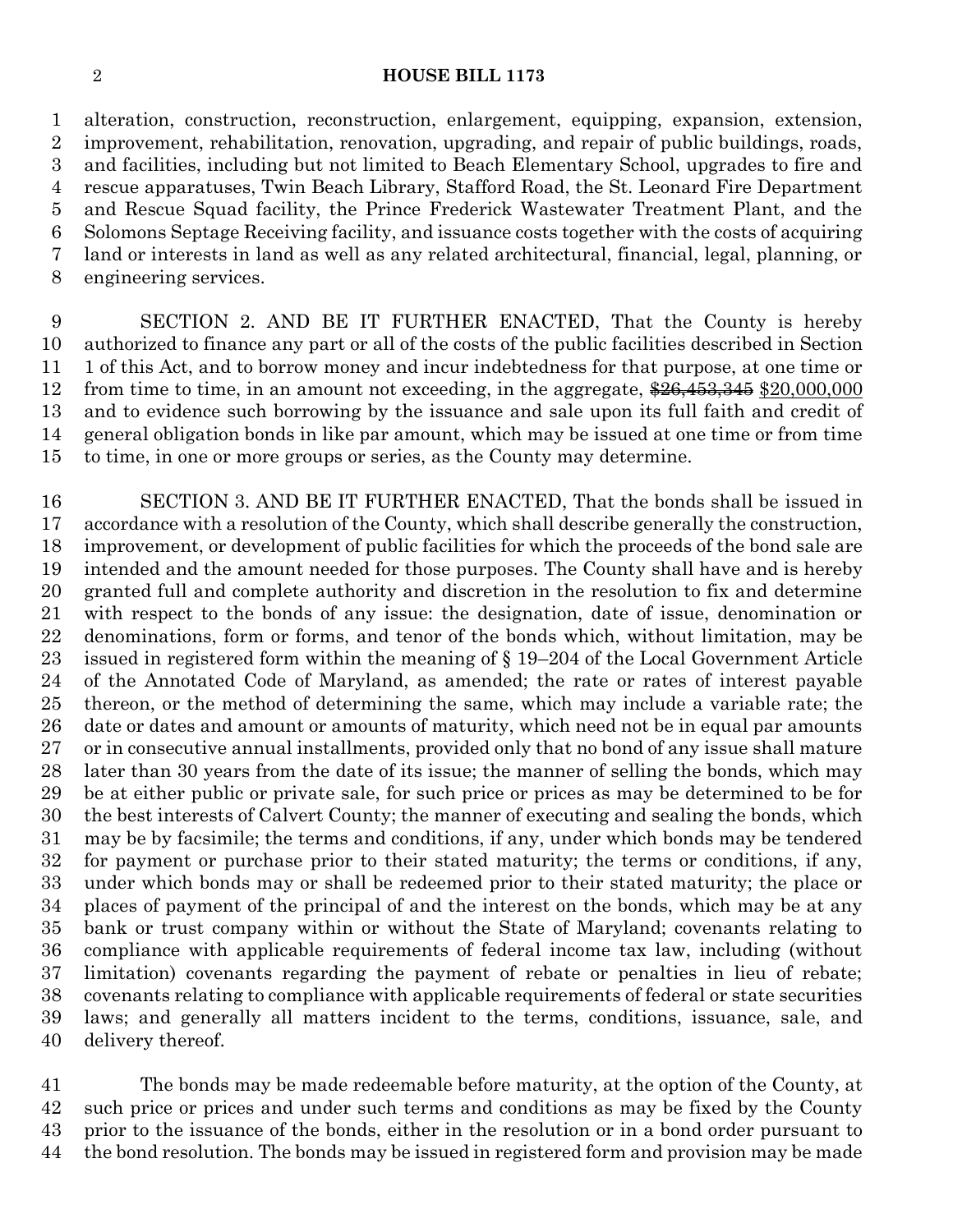#### **HOUSE BILL 1173** 3

 for the registration of the principal only. In case any officer whose signature appears on any bond ceases to be such officer before the delivery thereof, such signature shall nevertheless be valid and sufficient for all purposes as if he had remained in office until such delivery. The bonds and the issuance and sale thereof shall be exempt from the provisions of §§ 19–205 and 19–206 of the Local Government Article of the Annotated Code of Maryland, as amended.

 The County may enter into agreements with agents, banks, fiduciaries, insurers, or others for the purpose of enhancing the marketability of any security for the bonds and for the purpose of securing any tender option that may be granted to holders of the bonds, all as may be determined and presented in the aforesaid resolution, which may (but need not) state as security for the performance by the County of any monetary obligations under such agreements the same security given by the County to bondholders for the performance by the County of its monetary obligations under the bonds.

 If the County determines in the resolution to offer any of the bonds by solicitation of competitive bids at public sale, the resolution shall fix the terms and conditions of the public sale and shall adopt a form of notice of sale, which shall outline the terms and conditions, and a form of advertisement, which shall be published in one or more daily or weekly newspapers having a general circulation in the County and which may also be published in one or more journals having a circulation primarily among banks and investment bankers. At least one publication of the advertisement shall be made not less than 10 days before the sale of the bonds.

 Upon delivery of any bonds to the purchaser or purchasers, payment therefor shall be made to the Treasurer of Calvert County or such other official of Calvert County as may be designated to receive such payment in a resolution passed by the County before such delivery.

 SECTION 4. AND BE IT FURTHER ENACTED, That the net proceeds of the sale of bonds shall be used and applied exclusively and solely for the acquisition, construction, improvement, or development of public facilities for which the bonds are sold. If the amounts borrowed shall prove inadequate to finance the projects described in the resolution, the County may issue additional bonds with the limitations hereof for the purpose of evidencing the borrowing of additional funds for such financing, provided the resolution authorizing the sale of additional bonds shall so recite, but if the net proceeds of the sale of any issue of bonds exceed the amount needed to finance the projects described in the resolution, the excess funds so borrowed and not expended shall be applied to the payment of the next principal maturity of the bonds or to the redemption of any part of the bonds which have been made redeemable or to the purchase and cancellation of bonds, unless the County shall adopt a resolution allocating the excess funds to the acquisition, construction, improvement, or development of other public facilities, as defined and within the limits set forth in this Act.

 SECTION 5. AND BE IT FURTHER ENACTED, That the bonds hereby authorized shall constitute, and they shall so recite, an irrevocable pledge of the full faith and credit and unlimited taxing power of the County to the payment of the maturing principal of and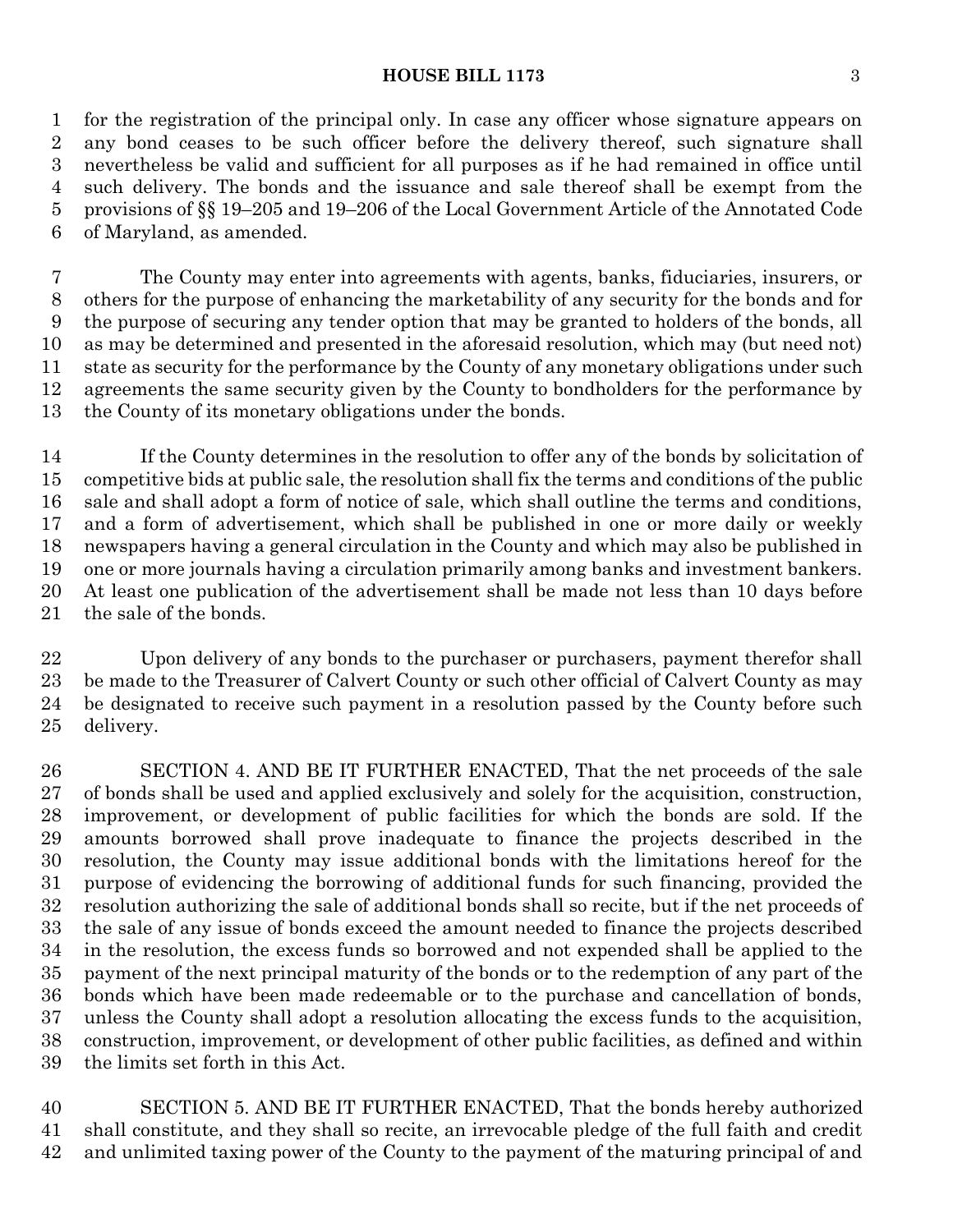#### **HOUSE BILL 1173**

 interest on the bonds as and when they become payable. In each and every fiscal year that any of the bonds are outstanding, the County shall levy or cause to be levied ad valorem taxes upon all the assessable property within the corporate limits of the County in rate and amount sufficient to provide for or assure the payment, when due, of the principal of and interest on all the bonds maturing in each such fiscal year and, in the event the proceeds from the taxes so levied in any such fiscal year shall prove inadequate for such payment, additional taxes shall be levied in the succeeding fiscal year to make up any such deficiency. The County may apply to the payment of the principal of and interest on any bonds issued hereunder any funds received by it from the State of Maryland, the United States of America, any agency or instrumentality thereof, or from any other source, if such funds are granted for the purpose of assisting the County in financing the acquisition, construction, improvement, or development of the public facilities defined in this Act and, to the extent of any such funds received or receivable in any fiscal year, the taxes that are required to be levied may be reduced accordingly.

 SECTION 6. AND BE IT FURTHER ENACTED, That the County is further authorized and empowered, at any time and from time to time, to issue its bonds in the manner hereinabove described for the purpose of refunding, by payment at maturity or upon purchase or redemption, any bonds issued hereunder. The validity of any such refunding bonds shall in no way be dependent upon or related to the validity or invalidity of the obligations so refunded. The powers herein granted with respect to the issuance of bonds shall be applicable to the issuance of refunding bonds. Such refunding bonds may be issued by the County in such an amount as shall be necessary for the purpose of providing it with funds to pay any of its outstanding bonds issued hereunder at maturity, for the purpose of providing it with funds to purchase in the open market any of its outstanding bonds issued hereunder, prior to the maturity thereof, or for the purpose of providing it with funds for the redemption prior to maturity of any outstanding bonds issued hereunder which are, by their terms, redeemable, for the purpose of providing it with funds to pay interest on any outstanding bonds issued hereunder prior to their payment at maturity of purchase or redemption in advance of maturity, or for the purpose of providing it with funds to pay any redemption or purchase premium in connection with the refunding of any of its outstanding bonds issued hereunder. The proceeds of the sale of any such refunding bonds shall be segregated and set apart by the County as a separate trust fund to be used solely for the purpose of paying the purchase or redemption prices of the bonds to be refunded.

 SECTION 7. AND BE IT FURTHER ENACTED, That the County may, prior to the preparation of definitive bonds, issue interim certificates or temporary bonds, exchangeable for definitive bonds when such bonds have been executed and are available for such delivery, provided, however, that any such interim certificates or temporary bonds shall be issued in all respects subject to the restrictions and requirements set forth in this Act. The County may, by appropriate resolution, provide for the replacement of any bonds issued hereunder which shall have become mutilated or lost or destroyed upon such conditions and after receiving such indemnity as the County may require.

 SECTION 8. AND BE IT FURTHER ENACTED, That any and all obligations issued pursuant to the authority of this Act, their transfer, the interest payable thereon, and any income derived therefrom in the hands of the holders thereof from time to time (including